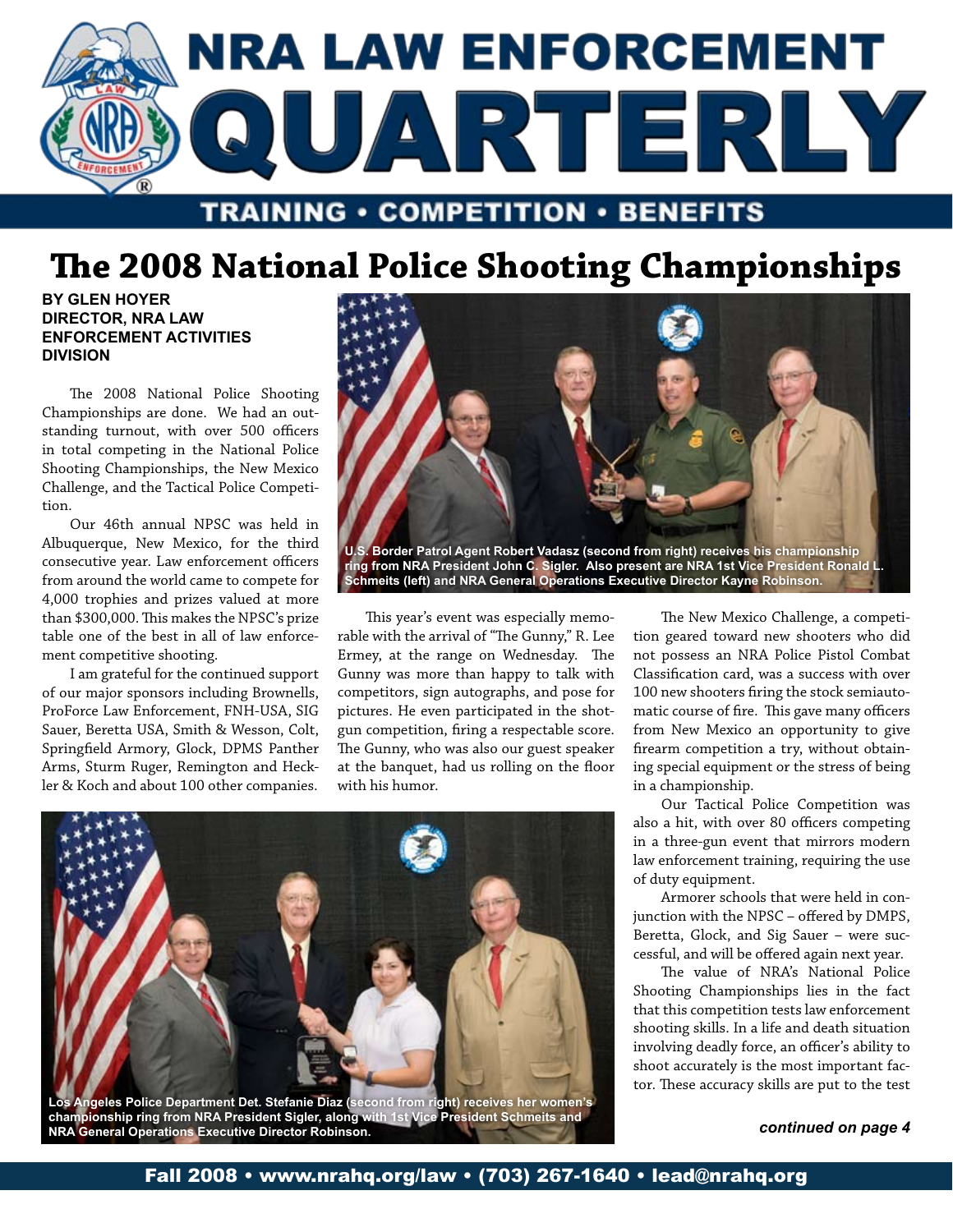*NRA President and retired Delaware Police Captain John Sigler had a long list of responsibilities at the National Police Shooting Championships.*

> *But his biggest goal was to renew old friendships.*

 "I've been a PPC shooter since I joined the Dover Delaware Police Department in 1971. I was also a referee here – actually, not here but at NPSC when it was held in Jackson, Mississippi. With that comes the opportunity to talk to the officers and find out what's important to them now."

"The NRA is one big family, and we have to remember NPSC is just one of 180 different programs. I talked to a competitor who is the chair of his community's *Friends of NRA* Committee. I talked to another officer who is an Eddie Eagle officer. This is a grand opportunity to reacquaint myself with men and women in law enforcement here in the United States and throughout the world."

Mr. Sigler walked throughout the Law Enforcement Exposition all week, talking with competitors, vendors, volunteers, and spectators.

"I've been out of the police force since 1991. I think it's important for the NRA to have the ability to get the information we need to better serve the officers out in the field who are helping to keep their hometowns safe. It's crucial."

Mr. Sigler has a long history with the Championships, although he says he can no longer recall his best score.

"I competed at NPSC from 1972 to '80, when it was in Mississippi. I was a line referee and then later the chief referee from '92 until about four years ago. Dwight Van Horn and I shot together at a regional competition in Maryland. We probably met around 1977. I first met Tommy Gaines at the Police Nationals in Jackson probably in '72 or '73. Kayne Robinson, current Executive Director of General Operations, and I probably met on the line in Jackson MI in 1973. So these are long-term friendships."

The rivalry and good-natured ribbing

between departments has been noticed by the NRA's President. He says it's always been a part of law enforcement competitions.

RIFLE

"You'll see a sense of rivalry between federal officers and state officers, and state officers and county officers, detectives verses wheel cops – you'll see that sense of rivalry, as in, 'You're not doing real police work' – but it's all friendly, and everyone understands that the community is really a tight-knit community."

"We're all in this together. Our challenges and our various communities that we serve may be different but it is one universal challenge. We each take an oath to defend and protect the Constitution of the United States and our state's constitution and to serve the people that pay us. It is a service type of career and you understand, maybe not immediately but eventually you come to understand that their strength is in the strength of the communities they serve."

Mr. Sigler has some valuable advice for competitors – advice one hears time and time again from seasoned competitive shooters. "Keep your sense of humor. Don't take yourself too seriously. Take the job very seriously, but don't take yourself too seriously."

Regarding competitors hoping to improve their scores: "I'll quote Dwight Van Horn. I remember him being asked right after he and his partner won the world title a few years ago, before he was a referee and before he was on the NRA Board of Directors, "How do I get that good?" And Dwight's answer was, "You stand knee-deep in brass."

## *New Mexico Challenge a "privilege," says challenge champ Sgt. McPherson*

Sergeant Kevin McPherson of the New Mexico State Police earned the title of New Mexico Challenge champion with a score of 470-29x. The New Mexico Challenge debuted at NPSC 2008 as a recruitment tool for new shooters, and McPherson said the Challenge certainly helped attract competitors from the State Police Department. He was joined in the Challenge by eight fellow State Policemen.

"The New Mexico Challenge attracted more than 100 new shooters to NPSC, so we believe it served its purpose," LEAD Director Glen Hoyer said. "Both the participant level and the awards were substantial for a first-time event. Look for it again next year."

"I thought the NRA did a bang-up job with the event, and I was very pleased to come out on top," McPherson said, adding he was hoping to do well but didn't have any idea how well. "I was out there at the range the night before the event frantically trying to improve the situation,"

he said.

The night before the New Mexico Challenge was also the night he decided which firearm to use in the competition. He finally settled on his Smith & Wesson Model 66, which served him well.

"I sort of got an education when the big boys came," McPherson said of the actual National Police Shooting Championships. He describes his revolver performance as "respectable" but says he has work to do when it comes to the semi-automatic portion of the Championships.

"It was a privilege to be on the line with that caliber of shooter, and I'm excited to get better and shoot the NPSC next year," McPherson said.

"We wanted everyone to see that competitive shooting can be fun," Hoyer said. "Probably a third of New Mexico Challenge participants received attendance prizes of some sort, and with all the categories, we had a lot of shooters collecting trophies."

Art Martinez of the Albuquerque Police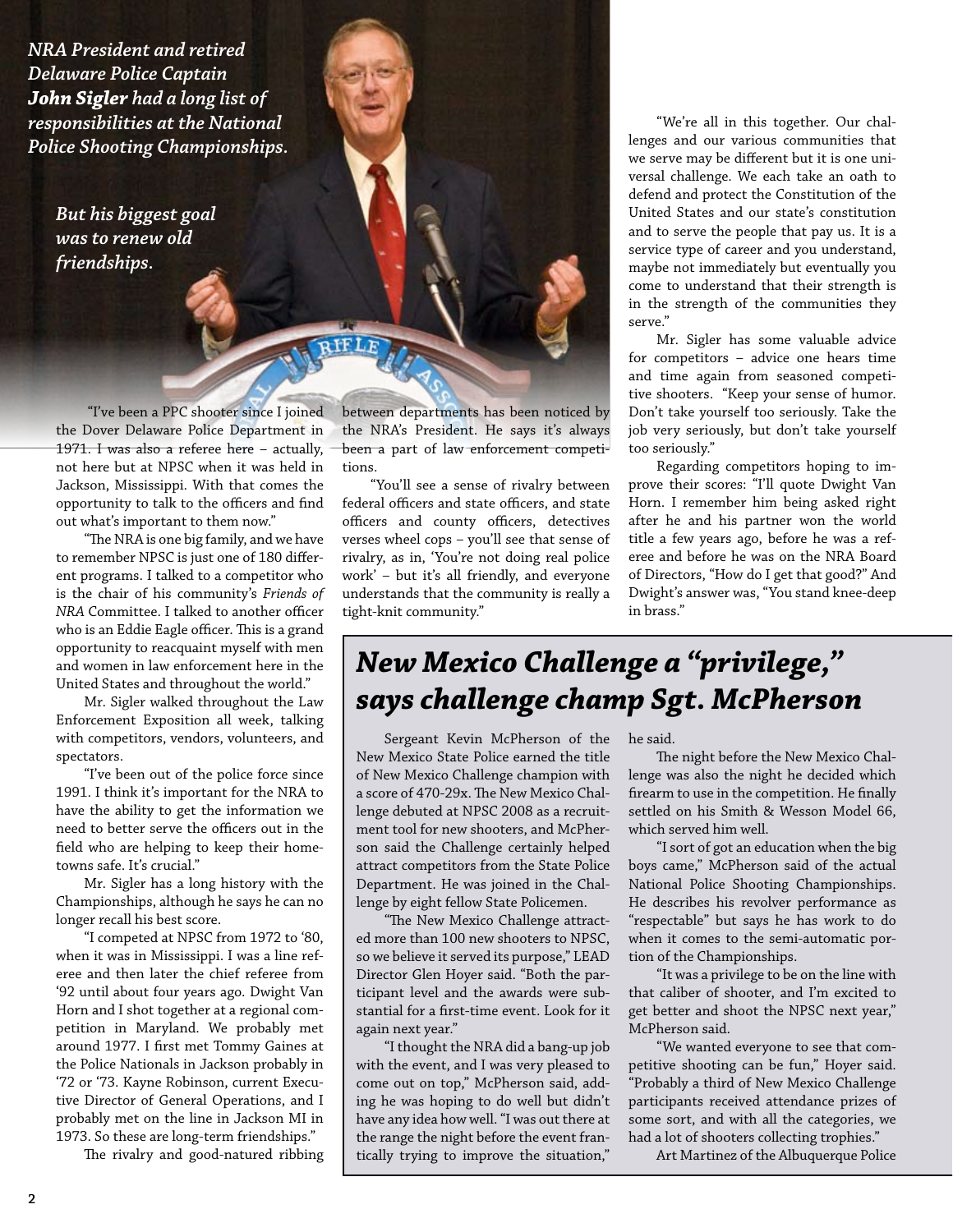

The NRA Law Enforcement Division's Tactical Police Competition Program was started in order to augment our Police Pistol Combat (PPC) competition program. These two programs go hand-in-hand as an extension of an officer's training and skill development, to enhance their ability to survive lethal encounters and protect others.

Our Tactical Police Competition (TPC) allows officers to utilize the marksmanship fundamentals practiced and tested in PPC competition, and adds tactical decision making, multiple targets, firing from unusual

Department won 1st Place in the Law Enforcement Academy category; Todd Bowling of the Bernalillo County Sheriff's Office won 1st Place in the Deputy Sheriff category; and Andy Baldridge of the New Mexico State Police won 1st Place in the State Police category.

Catherine Garduno, a firearms instructor with the Albuquerque Police Department, shot a score of 442-14x and earned



**NRA President John Sigler (at right) presents Sergeant Kevin McPherson, champion of of the New Mexico Challenge, with a trophy.**

positions, and movement from position to position while stressing accuracy. While it is competition, it's also a training program.

We find that officers who compete in TPC events come away with a better assessment of their skill, knowledge of their equipment, and what skill areas they want to work on for improvement.

Because the TPC program was developed as an integral part of the Division's overall competition program, it was only natural to have a Tactical Police Competition as part of the National Police Shooting

the title of High Woman for the New Mexico Challenge. "I have no experience whatsoever with competitive shooting," Garduno said. "That was my first exposure."

Garduno and her fellow Albuquerque Police Department competitors were excited to participate in NPSC after years of watching from the sidelines. "We thought we would just give it a try," she said. A firearms instructor, Garduno has attended several Championships, serving as support staff.

"It was fun but it was overwhelming," Garduno said of the Championships. "We were definitely flying by the seat of our pants. Considering we didn't have the high-dollar stuff, I think we did pretty well."

She and her colleagues will be back next year, and she has plans to learn more about the world of law enforcement competitive shooting. "I'll start by shooting the 1500, and I'll definitely practice with the revolver," she said. "I hadn't shot a revolver in about 20 years."

For the entire results bulletin, visit http://www.nrahq.org/law/npsc.asp.

Championships. We believe that officers need to train, practice, and compete in PPC events in order to provide them with the ultimate evaluation of accuracy and handling – and also to train and practice for the tactical application of these skills.

The TPC program provides courses of fire that allow officers and instructors to evaluate their marksmanship and tactical deployment skills in street-realistic scenarios and skill-based exercises. By incorporating a TPC event into Police Nationals, we provide officers a chance to obtain additional training, practice, and evaluative time using both marksmanship and tactical deployment skills.

The NPSC Tactical Police Competition was a great success, with 81 law enforcement competitors. Just over half of the competitors were from municipal law enforcement agencies from across the country, with the balance being federal and private sector officers and members if the U.S. Armed Forces. We even had the German police pistol team shoot the event.



In keeping with the firearms and equipment used by today's law enforcement officers, TPC has two competitor divisions: the Patrol Division and the Tactical Division. The Patrol Division was won by Kevin Cates of the Durham (N.C.) Police Department. Charles Moots of the U.S. Department of Energy won the Tactical Division.

Course design and event planning began months prior to the NPSC TPC event, and was finalized by NRA staff when the nine courses of fire were set up with the help of volunteers from the Rio Grande Practical Shooting Club of Albuquerque on Monday, Tuesday, and Wednesday prior to the event.

Competitor feedback was fantastic, and many commented that they wanted to take courses of fire back to their agencies. Shooters also discussed how beneficial both PPC and TPC were when integrated together, and how they saw the training values in both while being able to have fun on the range.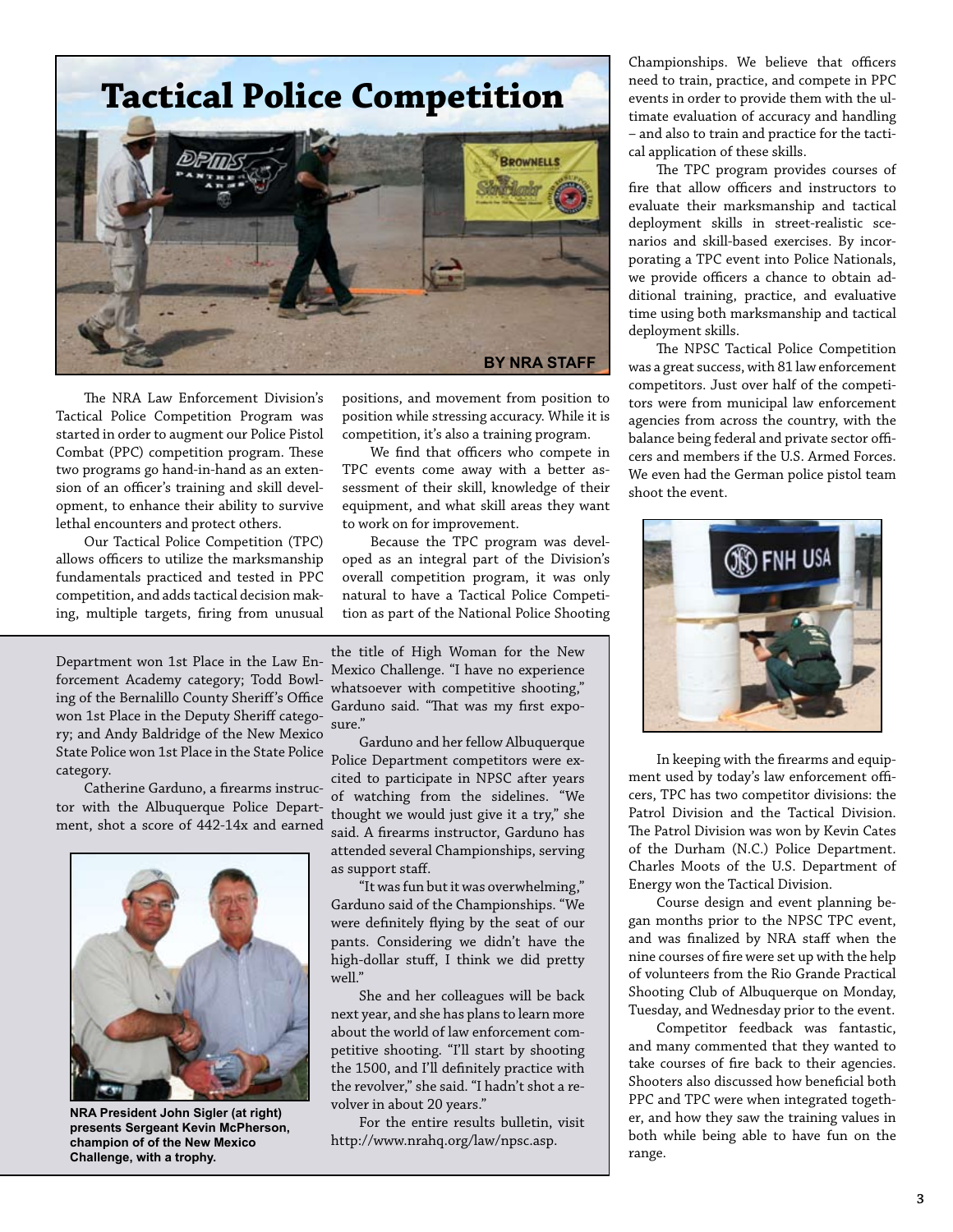**R. Lee Ermey, aka "The Gunny," came to the 2008 NPSC. At left, with Glen Hoyer, Director of NRA Law Enforcement Activities; below, giving the keynote address; and at right, greeting competitors at the range.**

*continued from front cover*

at our Championships. This competition, as well as all shooting competitions, are an extension of training, and a honing of skills.

Speculation leading up to the championship as to who might leave Albuquerque with the title of 2008 NPSC Champion was high. The retirement of nine-time NPSC Champion Captain Philip Hemphill of the Mississippi State Patrol left the field wide open.

When the smoke cleared a new National Champion was named. An agent with the U.S. Border Patrol took the gold: Robert Vadasz of Tampa, Florida. Vadasz outshot his fellow competitors with a cumulative score of 2980-195x. "It felt good," Robert said of his win. "Shooting the NRA Bianchi Cup helped me … [and]

**4**

has taught me a lot about the mental state of firearms competition." Vadasz took the title of Metallic Sight Champion at the 2008 NRA Bianchi Cup, held annually in May in Columbia, Missouri.

Current NRA President and retired Police Captain John Sigler was on hand to distribute awards. Many administrators of the National Rifle Association are former law enforcement officers. Past NRA President and current Executive Director Kayne Robinson is a retired Assistant Chief of Police. I'm a retired Sheriff's Captain, and many of the employees in the Law Enforcement Activities Division are retired law enforcement or have extensive law enforcement histories.

Throughout the competition, these law enforcement veterans and countless

volunteers are taking the time to listen to competitors' stories and feedback.

**STATE OF THE REAL** 

**TISTICIANTS** 

"I've been out of the police force since 1991," Sigler said. "It's important for the NRA to have the ability to get the information we need to better serve the officers out in the field who are helping to keep their hometowns safe."

For more information about NRA's National Police Shooting Championships or to register for these matches, visit www. nrahq.org/law/npsc.asp on the Internet, call (703) 267-1632, or send e-mail to lead@nrahq.org. The 2009 NPSC is scheduled for September 20-24, 2009.

Results, photos, and information from this year's championships are available at NRAblog.com.

**Competitors come together to match shooting skills with others from around the world.**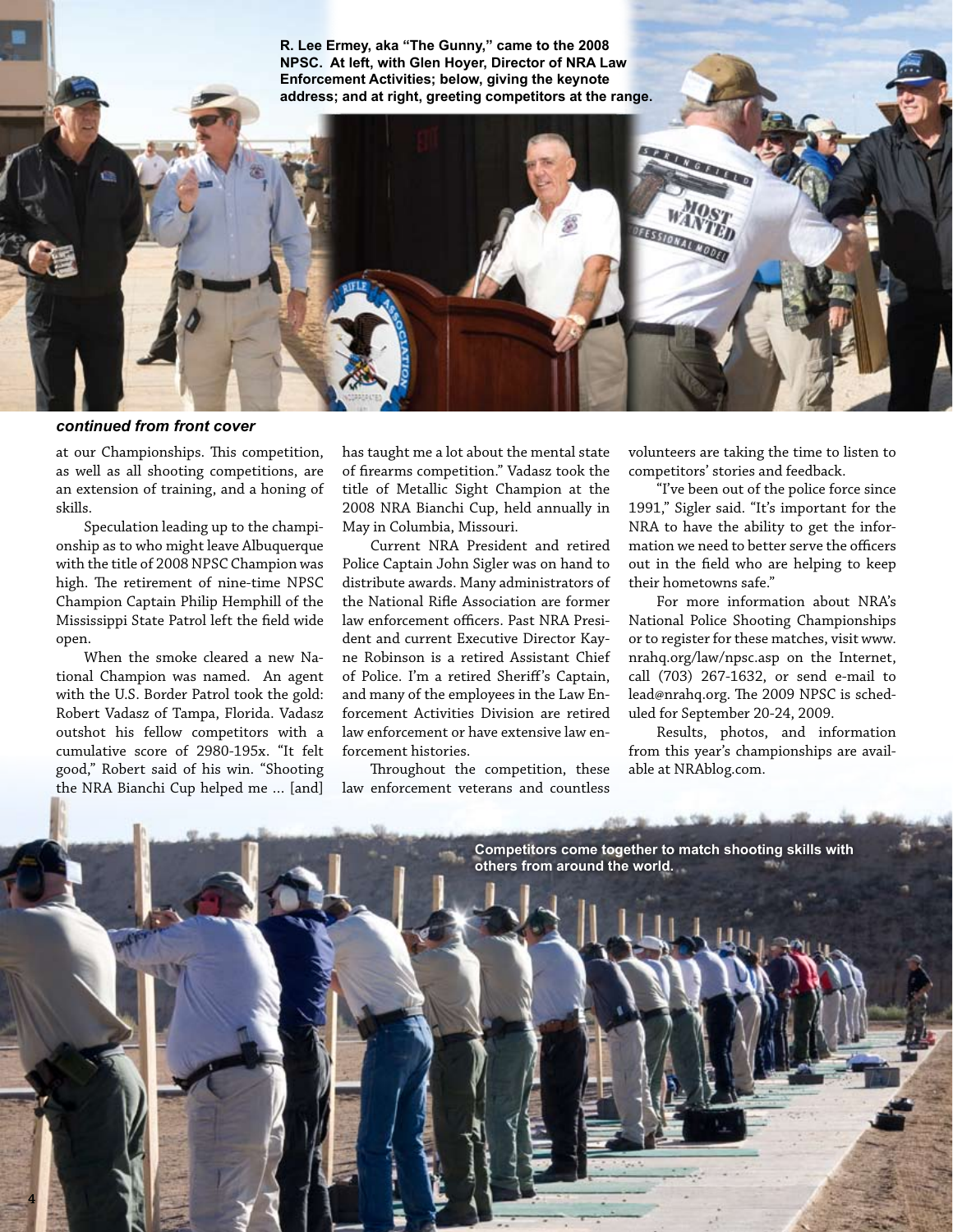







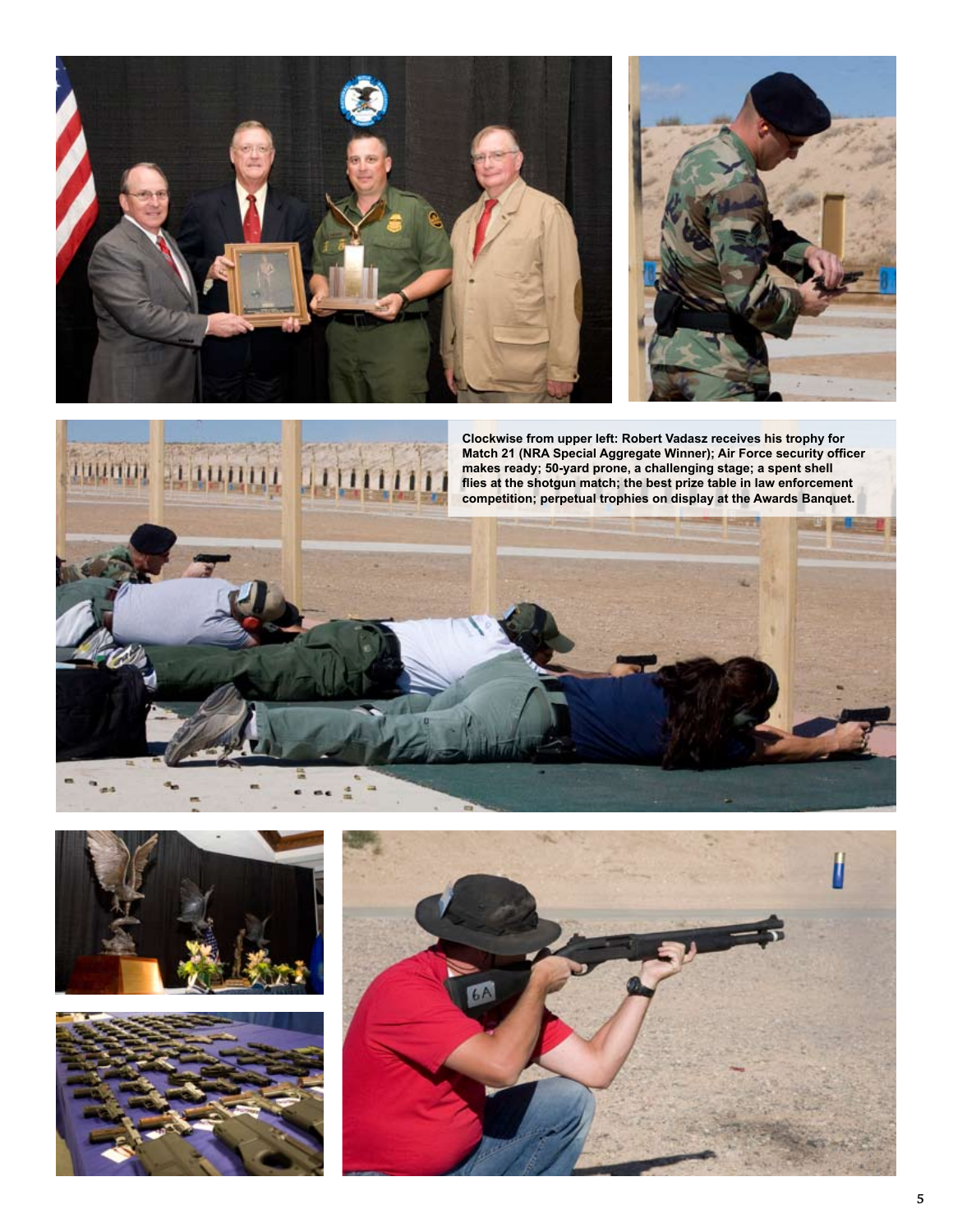## *The Ladies of Law Enforcement Competition*

Many people think of competitive shooting as a man's sport. But what about the women competitors?

This year's National Police Shooting Championship's High Woman, Stefanie Diaz of the Los Angeles Police Department, shot a comprehensive score of 2939-153x. "We congratulate Stefanie on an impressive win and encourage her to return to NPSC 2009," said NRA Law Enforcement Activities Division Director Glen Hoyer. "Women consistently do well at our law enforcement competitions, and this year was no exception. Stefanie shot like a champion."

2007 NPSC High Woman Anna Bailey wasn't able to make this year's Championship because she and her husband are in Iraq as government contractors. From a few thousand miles away, she answered a few questions about the challenges of competing on a range full of men sometimes hesitant to accept women as equals.

"Men just seem to have a fascination with the combination of women and guns, so their interests are automatically piqued when a female shows up on the range," Bailey said. "Curious eyes will definitely be watching."

Eyes were watching when Bailey shot a 2957-186X at last year's Championship, earning her the title of High Woman Champion.

Across the spectrum, women are gradually entering the world of shooting, from competitive shooting and target shooting to hunting and clay shooting. The NRA's Women On Target® program, which introduces women to firearm instruction, has seen a 21 percent increase in participants from 2007 to 2008 alone.

Hoyer is encouraged by this trend. "We hope to be recruiting competitors from across the pool of law enforcement officers," he said. "Competitive shooting is not sexspecific. The sport does not rely on the same strengths other sports do, and some argue that women actually make better competitive shooters."

Bailey agrees. "The playing field is relatively equal in this sport," she said. "The strongest, tallest, and fastest does not factor in as much as it does in traditional sports. Look at every competitor as an equal opponent, regardless of whether they are male or female."

But the biggest piece of advice Bailey would give to a competitor of either gender? "If you are not having fun, then it's just not worth it!" she said.

Unlike Bailey, U.S. Border Patrol Agent



Gina Hernandez was on hand to shoot the 2008 Championship in Albuquerque. She serves as captain of one of the U.S. Border Patrol's four-person teams and supervises the firearms department at the U.S. Border Patrol Academy in Artesia, New Mexico.

A veteran of NPSC, Hernandez doesn't hesitate to answer the question of whether her team respects her position as captain. "They better!" she said, glancing around the range. "I think it's just a matter of sticking with it." Her teammates view her as a fellow agent, a strong competitive shooter, and then a woman, she said.

Serving as captain of a group of competitive shooters is never easy, Hernandez continues. But one piece of advice comes to her mind: "I would say, know your team. Know their personalities and how they work," Hernandez said, noting that it takes time to transition into a smoothly functioning team.

"For somebody who wants to shoot, just get in there and do it. Practice. Go to matches, and don't give up," Hernandez said. She said the community of women shooters is a small one, but a tightknit community nonetheless. "We all get along really well," she said.

Two-time NPSC High Woman and recently retired FBI agent Cathy Schroeder agrees. "There's a sense of camaraderie because we all know each other. We want to make everyone feel welcome because we want to have more women competing," she said. "The social aspect is a component of any match."

Not that the warmth extends to any sort of compassion on the range. "I love them like sisters, but I still want to win!"

Schroeder added.

Like Hernandez, Schroeder competed in this year's Championship. She said she was impressed by the overall performance of female competitors.

"I came in third, but if you look at the grand aggregate, which is over 6000 points, three of us were only like 5 points apart, which is outrageously good for that competition," she said. "I think it's fabulous that it's that close."

Schroeder had a logical point about the male-dominated environment of law enforcement competitive shooting: "Most females I know that shoot are used to being in a male environment. Law Enforcement is not overrun by females, so we are used to operating in the environment."

She said a new shooter might feel intimidated, but that experienced competitors don't usually notice such trivialities. "I want to beat 'em all! It doesn't matter who they are," Schroeder said.

Patricia Fant, a retired Los Angeles County Deputy Sheriff, has been in the world of competitive shooting since 1972. "The changes I have seen are good," she said. "There aren't many women competitors, but the ones that do compete have been doing it for a long period of time."

"I have never regretted the 35 years of shooting," Fant said. "I have met so many other shooters, male and female, and they have become good friends."

After a sergeant took some time showing her how to shoot, said Fant, she couldn't get enough. "I have been shooting since 1972; you would think I would have it figured out by now. But it's just like golf, you have good days and bad days," she said.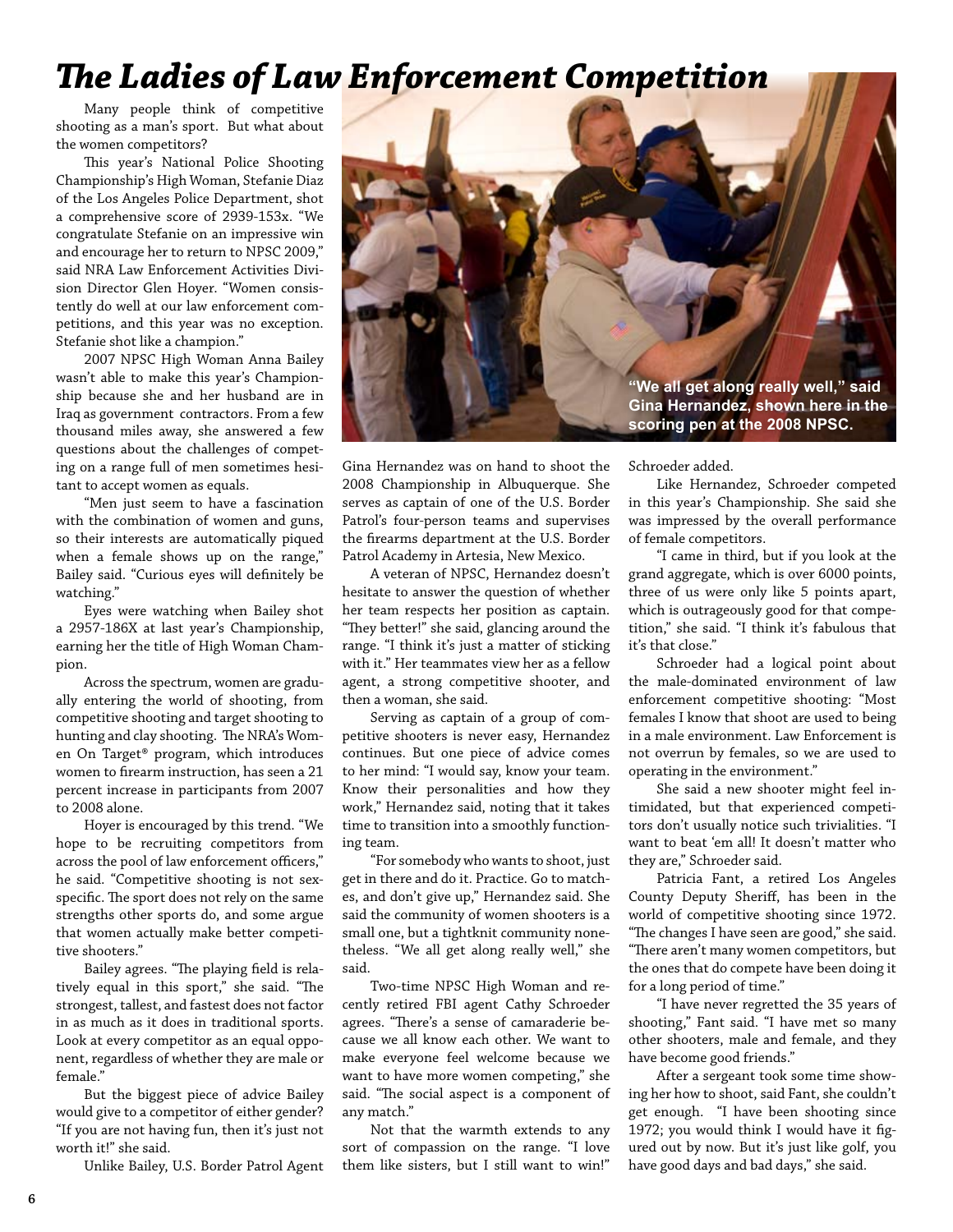## *Beretta: "NPSC would not be the same without their support"*



**Len Lucas of Beretta USA (at right) presents NRA Law Enforcement Activities Director Glen Hoyer (at left) with the rings to be presented to the 2008 NPSC Champions.**

Beretta USA is more than a vendor at the National Police Shooting Championship. Beretta has a long and distinguished history of its support to not only the Championships, but the NRA as a whole. Law Enforcement Activities Division Director Glen Hoyer says the value of their contributions is immeasurable. "The NPSC would not be the same without their support," Hoyer said. "Year after year, Beretta USA is on the frontline with us, working to enhance the world of law enforcement competitive shooting."

Beretta's partnership with the National Police Shooting Championships goes back 15 years. "We can always depend upon their product donations, that we, in turn, use as prizes for the competitors," mentioned Hoyer. "The competitors appreciate their generosity and support."

In addition to manning the Beretta USA booth at the Law Enforcement Exposition during the National Police Shooting Championships, Beretta USA's Len Lucas was reconnecting with friends old and new.

Len Lucas, Beretta USA's Manager of

Law Enforcement Training and Services, seemed to know everyone. "A lot of guys here I've known through the years just from the greater law enforcement community," Lucas said. "Some through the firearms training community, and others I know from the trade show community."

Aside from the firearm donations Beretta is also the sponsor of the Championship rings. The Beretta champion rings attract attention each year. The rings, which feature a NRA and a Beretta logo, go to the male and female National Champion. "Blue is Beretta's color, and blue is for law enforcement," Lucas said, adding that the tradition has been in place for the past four years.

Beretta USA's partnership with the training side of law enforcement is part of what draws it to the National Rifle Association, Lucas said.

"The partnership has always been there," he said. "Mr. Beretta has donated lots to the NRA, and we have a lot of folks who are members and lifetime members. It's a good partnership."

## **2008-2009 NRA Law Enforcement Firearm Instructor Development Schools**

**www.nrahq.org/law/training • lead@nrahq.org • (703) 267-1640 New schools are added often. Check website frequently for current Training Schedule.**

**Range fee, if any, is payable to some hosting agencies; amount varies.**

#### **HANDGUN & SHOTGUN INSTRUCTOR**

| Feb 9-13       | Boulder City, NV                |  |  |
|----------------|---------------------------------|--|--|
| Feb 9-13       | Stapleton, AL                   |  |  |
| Feb 16-20      | Azusa, CA                       |  |  |
| March 2-6      | Shreveport, LA                  |  |  |
| March 9-13     | Ford City, PA (west)            |  |  |
| March 16-20    | Panama City, FL                 |  |  |
| March 23-27    | Florence, AL                    |  |  |
| April 6-10     | Grand Junction, CO              |  |  |
| April 6-10     | Tucson, AZ                      |  |  |
| April 13-17    | Reno, NV                        |  |  |
| April 20-24    | Pearl, MS                       |  |  |
| May 4-8        | Pittsburgh, PA (west)           |  |  |
| May 11-15      | Tupelo, MS                      |  |  |
| June 8-12      | Allentown, PA (east)            |  |  |
| June 15-19     | Allentown, PA (east)            |  |  |
| Aug 10-14      | Canon City, CO                  |  |  |
| Aug 10-14      | Florence, AL                    |  |  |
| Sep 28 - Oct 2 | Las Vegas, NV* (public LE only) |  |  |
| Oct 12-16      | Charleston, SC                  |  |  |
| Oct 12-16      | Pearl, MS                       |  |  |
| Oct 19-23      | Defiance, MO                    |  |  |
| Dec 7-11       | Florence, AL                    |  |  |
| Dec 7-11       | Panama City, FL                 |  |  |

### **HANDGUN INSTRUCTOR**

| March 2-6 | Ontario, Calif.                  |
|-----------|----------------------------------|
| May 11-15 | Castle Rock, CO (public LE only) |
| Aug 10-14 | Castle Rock, CO (public LE only) |

### **PRECISION RIFLE INSTRUCTOR**

| Dec 1-5 | Florence, AL                                |
|---------|---------------------------------------------|
| Dec 1-5 | Las Vegas, NV <sup>*</sup> (public LE only) |

### **NRA Tuition = \$525 per person**

|    | Dec 15-19                          | Fort Pierce, FL                 | June 15-19                          | Charleston, SC                              |
|----|------------------------------------|---------------------------------|-------------------------------------|---------------------------------------------|
|    | May 4-8                            | Pearl, MS                       | June 22-26                          | Pittsburgh, PA (west)                       |
|    | Sept 28 - Oct 2                    | Bethlehem, PA (east)            | July 13-17                          | Amarillo, TX                                |
|    | Oct 19-23                          | Buckeye, AZ                     | July 20-24                          | Florence, AL                                |
|    | Oct 19-23                          | Florence, AL                    | Aug 17-21                           | Castle Rock, CO (public LE only)            |
|    | Nov 2-6                            | Las Vegas, NV* (public LE only) | Sept 7-11                           | Bethlehem, PA (east)                        |
|    |                                    |                                 | Oct 5-9                             | Ford City, PA (west)                        |
|    |                                    | <b>SELECT-FIRE INSTRUCTOR</b>   | Nov $2-6$                           | Panama City, FL                             |
|    | March 23-27                        | Charleston, SC                  | Nov $2-6$                           | Pearl, MS                                   |
|    | May 11-15                          | Ford City, PA (west)            | Nov 16-20                           | Las Vegas, NV* (public LE only)             |
|    | May 18-22                          | Tupelo, MS                      |                                     |                                             |
|    | June 22-26<br>Florence, AL         |                                 | <b>TACTICAL SHOOTING INSTRUCTOR</b> |                                             |
|    | July 20-24                         | Ontario, Calif.                 | Dec 1-5                             | Panama City, FL                             |
|    |                                    |                                 | Dec 8-12                            | Gulfport, MS                                |
|    | <b>TACTICAL SHOTGUN INSTRUCTOR</b> |                                 | Jan 12-16                           | Victoria, TX                                |
|    | April 13-17                        | Bethlehem, PA (east)            | March 2-6                           | Alton, VA                                   |
|    | May 18-22                          | Plano, TX                       | April 20-24                         | Bethlehem, PA (east)                        |
|    | July 13-17                         | Allentown, PA (east)            | Apr 20-24                           | Florence, AL                                |
|    | Aug 24-28                          | Windom, MN                      | May 4-8                             | Plano, TX                                   |
|    | Sept 14-18                         | Bethlehem, PA (east)            | May 11-15                           | Stapleton, AL                               |
|    | Sept 21-25                         | Florence, AL                    | May 25-29                           | Tupelo, MS                                  |
|    |                                    |                                 | July 6-10                           | Allentown, PA (east)                        |
|    |                                    | <b>PATROL RIFLE INSTRUCTOR</b>  | July 13-17                          | Panama City, FL                             |
|    | Jan 26-30                          | Buckeye, AZ                     | Sept 14-18                          | Castle Rock, CO (public LE only)            |
|    | Feb 2-6                            | Ontario, Calif.                 | Sept 21-25                          | Bethlehem, PA (east)                        |
|    | Feb 23-27                          | Florence, AL                    | Oct 5-9                             | Ontario, Calif.                             |
|    | April 6-10                         | Baton Rouge, LA                 | Oct 19-23                           | Las Vegas, NV <sup>*</sup> (public LE only) |
| y) | April 6-10                         | Bethlehem, PA (east)            | Oct 26-30                           | Charleston, SC                              |
| v) | April 6-10                         | Ford City, PA (west)            | Nov 2-6                             | Pittsburgh, PA (west)                       |

April 13-17 Lubbock, TX (public LE only)

April 20-24 Covington, TN Apr 27 - May 1 Jordan, MN May 18-22 Canon City, CO

Pittsburgh, PA (west)

\* To apply to Instructor Schools in Las Vegas, marked with an asterisk, call Vern Zuleger, (702) 828-4291.